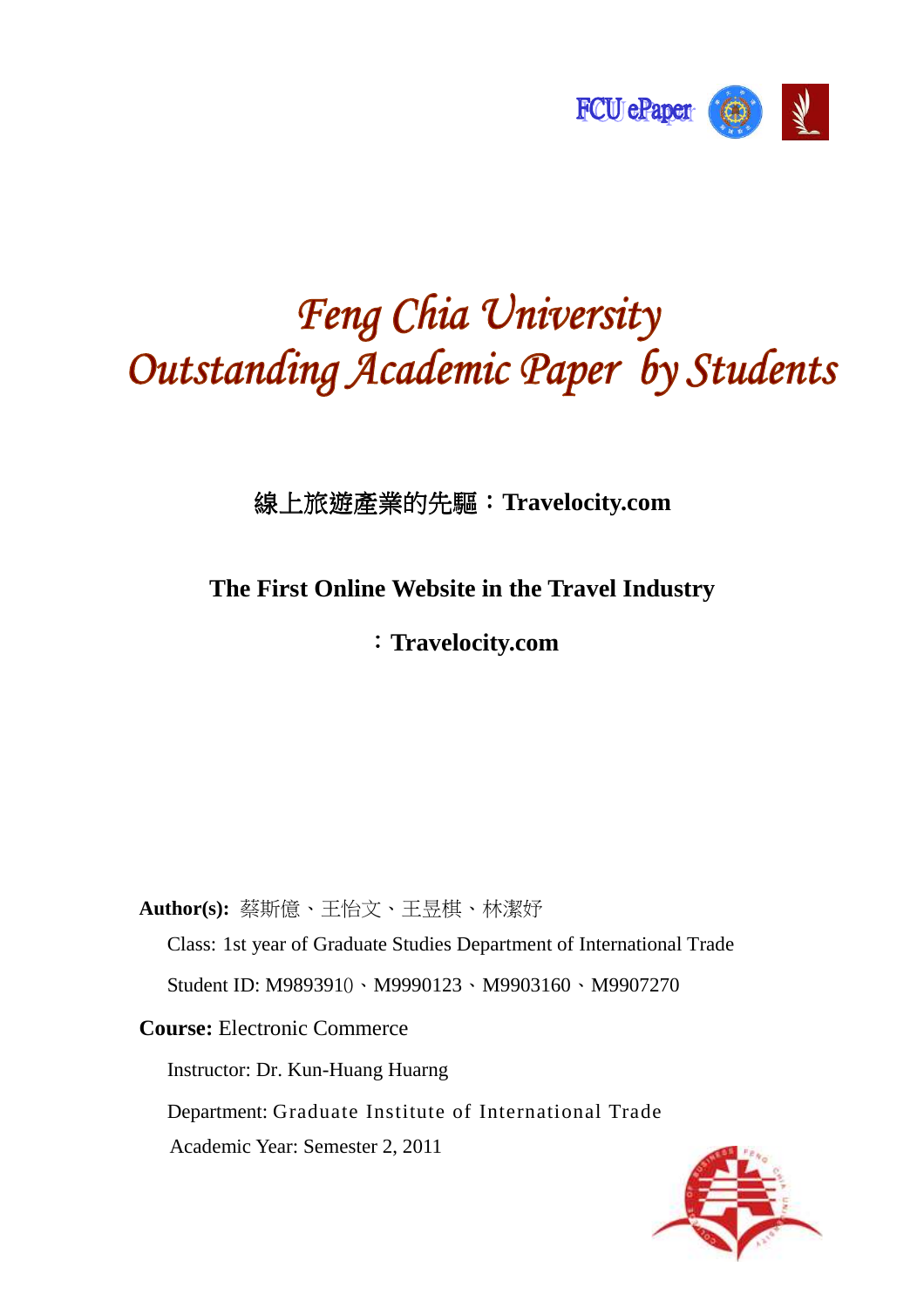## 摘要

自網際網路問世以來,網路已成為一個強大的潛力市場,電子商務也在近年來被 廣泛利用,線上旅遊網站:Travelocity 提供給顧客多元的服務,包含租車、訂房、 甚至是假期的規劃等,這些服務讓 Travelocity 獲得不少利潤。但過去身為線上旅 遊網站先驅的 Travelocity 從幾年前開始失去原有的領先地位,因此,本篇研究藉 由分析 Travelocity 的公司概況、市場地位及策略來探討 Travelocity 輸掉這場線上 旅遊網站戰爭的原因。

關鍵字:Travelocity、線上旅遊網站、電子商務

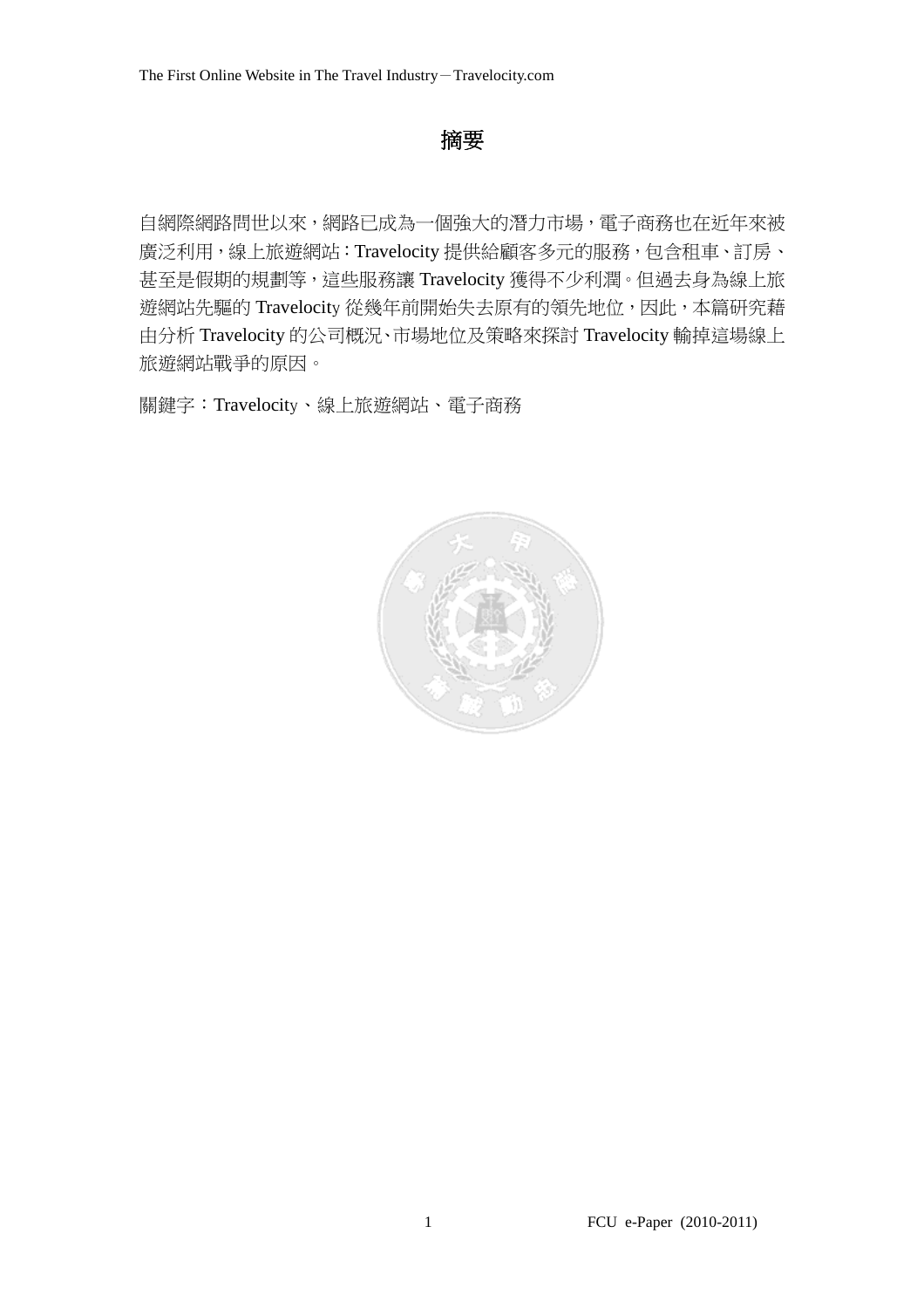#### **Abstract**

Recently Internet becomes a large potential market and there are more and more people use online shopping. That's why e-commerce becomes more and more popular business and Travelocity is a kind of e-commerce businesses. Travelocity is a famous online travel websites. This website services consumers to book hotel rooms, rental cars, and packaged vacations. These services made them earn a lot of money. But lately, Travelocity have lost their market share, their market share is not the biggest anymore. Therefore, we want to analysis the Travelocity Company in this paper and hope to realize why they lose their market share.

**Keyword**: Travelocity, Online travel websites, e-commerce, business model

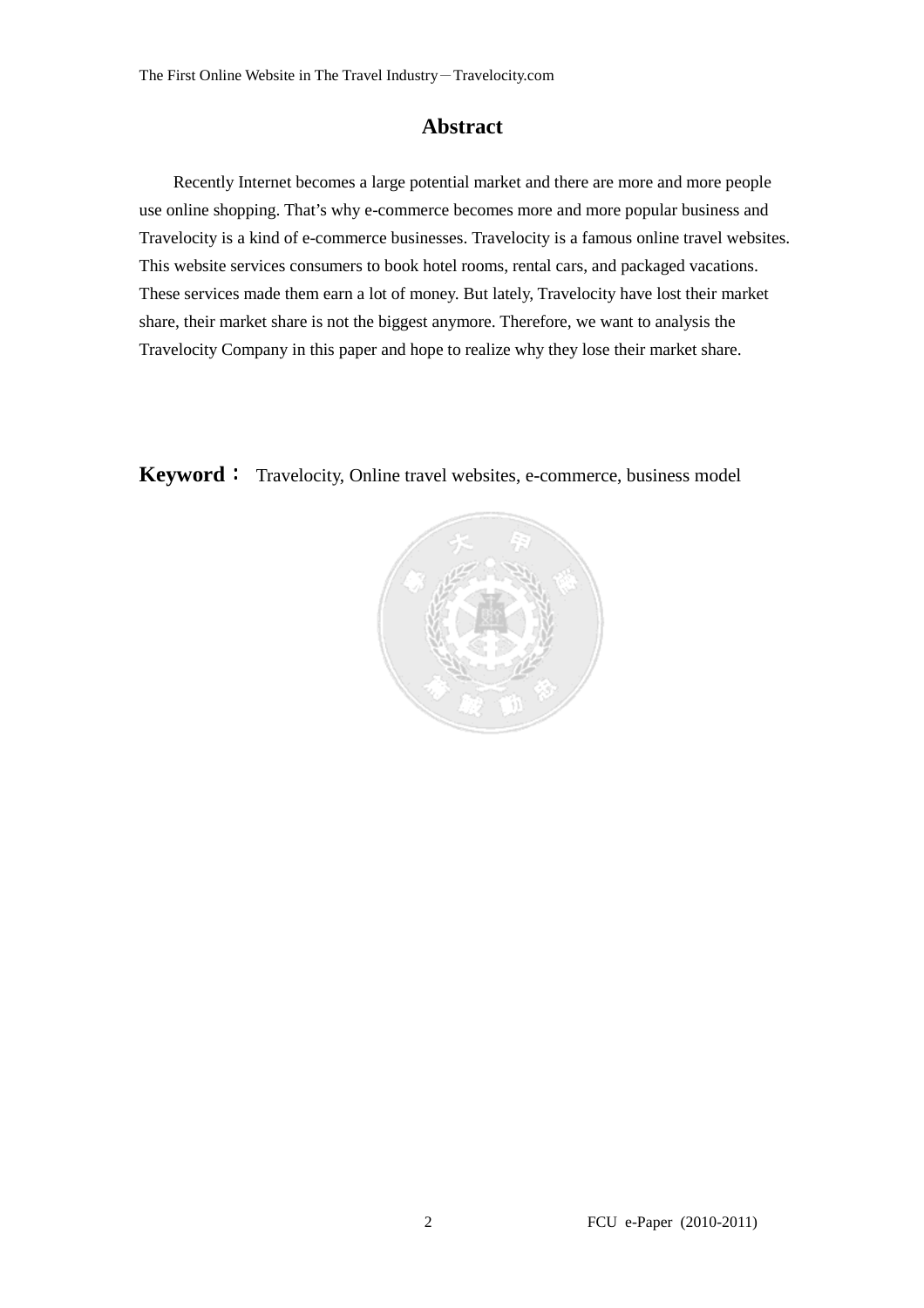| <b>Table of Content</b>                                                      | Page           |
|------------------------------------------------------------------------------|----------------|
| Introduction<br>A.                                                           | 3              |
| Travelocity's Company<br>B.                                                  | 3              |
| Introduction of Business Model of Travelocity<br>C.                          | $\overline{4}$ |
| <b>Financial Analysis</b><br>D.                                              | 6              |
| <b>Travelocity Web Design</b><br>Е.                                          | 7              |
| Customer segmentation<br>F.                                                  | 8              |
| <b>Travelocity Five-Forces Analysis</b><br>G.                                | 9              |
| <b>Travelocity SWOT Analysis</b><br>Η.                                       | 14             |
| <b>Capability Analysis</b><br>$\mathbf{I}$ .                                 | 15             |
| Why Travelocity was losing their position as the leading travel online<br>J. |                |
| website?                                                                     | 16             |
| Summary<br>K.                                                                | 18             |
| References                                                                   | 19             |

## **List of Figures**

| Figure 1: The condensed consolidating income statement of Sabre   | 6  |
|-------------------------------------------------------------------|----|
| Figure 2: Travelocity.com homepage                                |    |
| Figure 3: Porter's Five Forces                                    |    |
| Figure 4: The relationship between GDS and Online travel websites | 13 |
| Figure $5:$ The visits share of websites                          | 16 |

## **List of Tables**

| Table 1: Travelocity SWOT Analysis |  |
|------------------------------------|--|
|------------------------------------|--|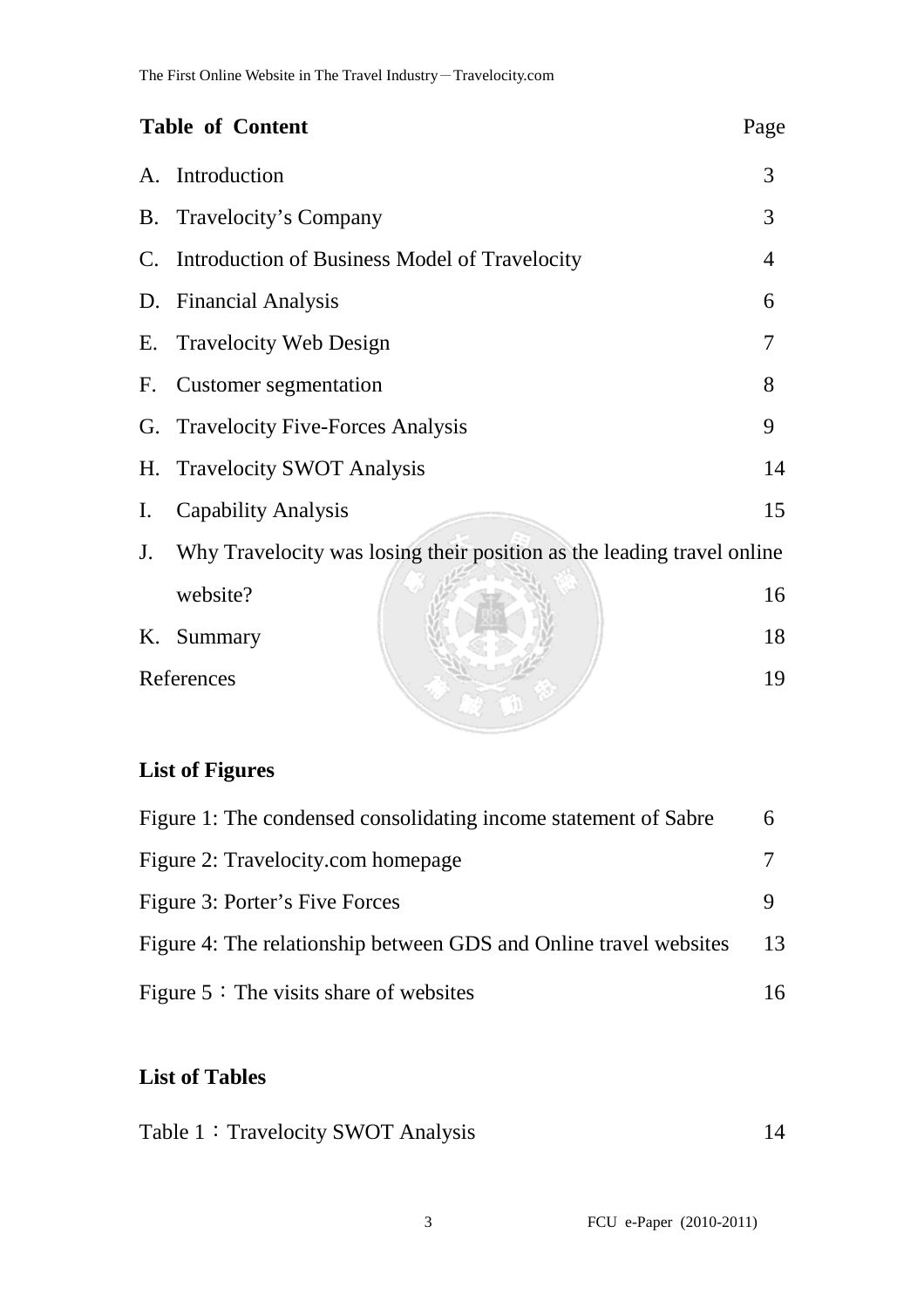## **The First Online Website in the Travel Industry**- **Travelocity.com**

#### **A. Introduction**

The travel and tourism industry play an important role in the economic. According to the WTTC (World Travel & Tourism Council) stated that the revenue of the world travel and tourism revenue is about US1,986 billion. This industry is estimated contribute to the world GDP about US5,751 billion and the forecast for the future GDP contribution by year 2020 will increasing to US11,151 billion.

 The travel agent is an intermediately role between consumers and the supplier such as hotels, airline and restaurant and consumers in the travel and tourism industry. The emergence of E- commerce since 90s' actually had changed the traditional travel agencies. Travel ranks as one of the most common types of purchases made via the Internet today. In year 1996, Sabre Holding, the world's largest travel-distribution system, providing an electronic marketplace in which consumers and travel agents shop for and buy products from travel suppliers launched an online travel company called Travelocity. Since the introduction of http://www.travelocity.com The website had more than five million members and logs more than 60 million page views per month. Travelocity.com, an online travel intermediary had becomes a new and a powerful player that bring an impact in the travel and tourism industry.

#### **B. Travelocity's Company**

Sabre Holding corporation is a world leading travel commerce, the company offer a board portfolio of leading travel marketing, distribution and technology solution. Travelocity is one of the subsidiary company of the Sabre holding corporation. In 1995, the revenue of Sabre holding generated about 31% from the Travelocity. Travelocity is a company providing the consumer direct travel service for leisure and business travelers. The Travelocity branded website and contact centre is constitute one of the largest travel agencies in the world. Travelocity provide content and functionality to and market and sell products through private label website for suppliers, distribution partners and travel agencies. Through the Travelocity, traveler can access offering, pricing and information about hotel, airline, vacation package and other travel related services.

In the year 2005, market Travelocity internationally both directly and through joint venture agreement. Travelocity significant expanded their business and presence in Europe. Travelocity purchased a leading online travel marketing called lastminute.com. Besides that Travelocity entered and put an agreement with Zuji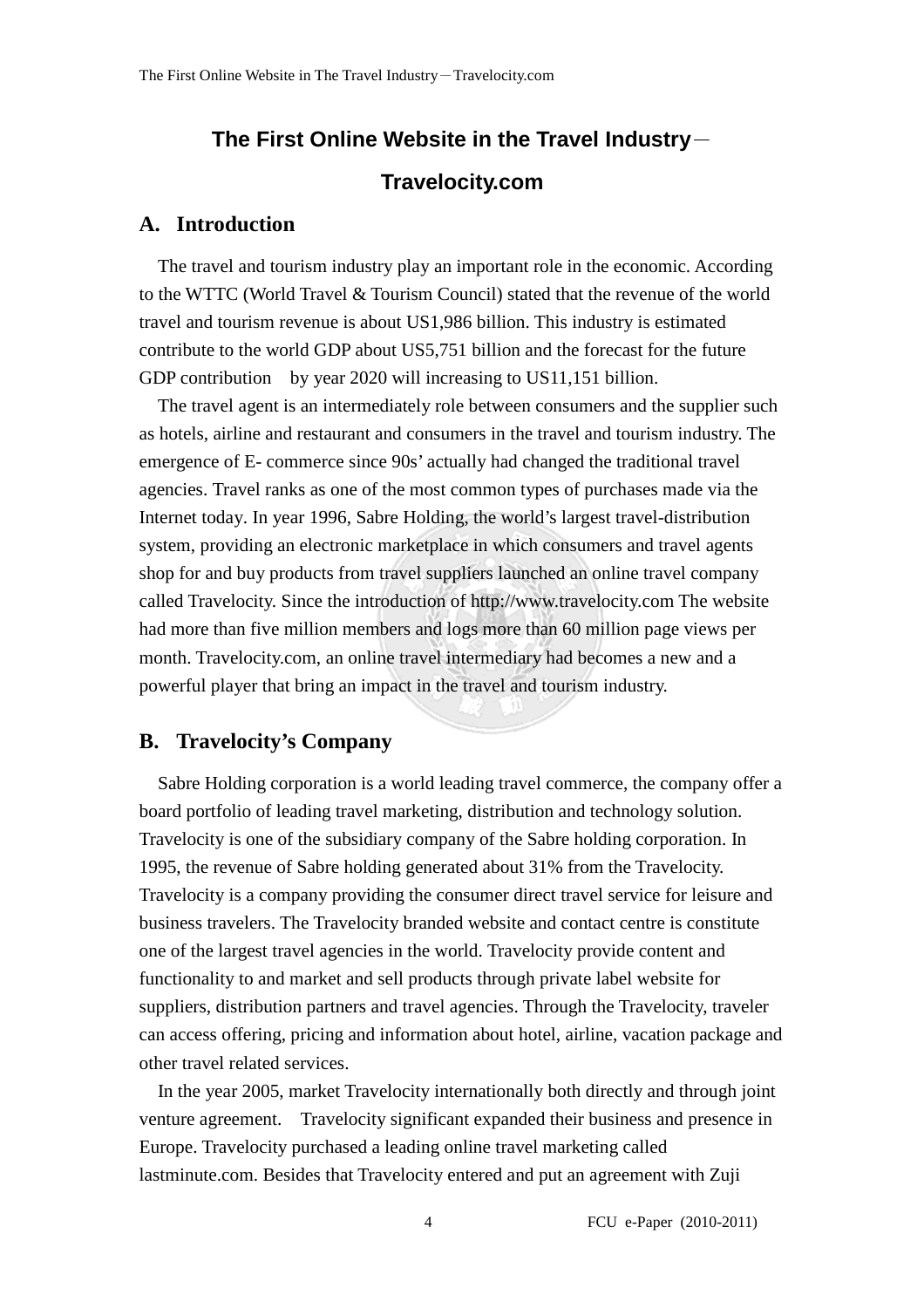Holding limited, a joint venture operating in Asia Pacific regions operation in Taiwan, Hong Kong, Korea, Singapore, New Zealand, Australia and etc. The website for Travelocity in Asia named zuji.com and it is operating and utilizes the Travelocity technology. Therefore Travelocity operate through Travelocity.com, site59.com, lastminute.com and zuji.com and its contact centers, travel agencies partner and its Travelocity partner networks.

Travelocity services are allowed for individual leisure and business traveler to shop online gives travelers an opportunity to compare and contrast everything on offer before they make a purchase and also make travel reservation online. The Travelocity partner network have agreements with leading online retailers such as Yahoo!Travel, America Online, America Express, US Airway and Southwest Airline, AOL Travel, Cheap Tickets, Bestfares,com, Continental Airlines Vacations, Delta Airlines Vacation and etc to give the offer for the travelers to access to a database of information regarding specific destinations, the information of the interest to travelers and commutations and shopping services. The company facilitates transaction between travel suppliers and consumers to book and do the payment through the online. Travelocity is the first online travel company in the world, Travelocity.com had won People's Voice Award for best Internet travel site and awarded "World's Leading Travel Internet Site" at the World Travel Awards for six years. In year 2001, Travelocity won the award in the category Commerce.

#### **C. Introduction of Business Model of Travelocity**

The information available online is continually being reformatted and presented in a more logical, easy-to-use and read format. The volume of consumers that rely on this information to make travel-related decisions will therefore continue to rise. In addition, features and benefits of using the Internet to research and book holidays are improving and being added to all the time. Business models are methods used by a firm to generate revenue to sustain itself.

#### **I. Travelocity Net Program model**

The 'Net' has meant that people can now easily plan trips for themselves. This has not only opened up a greater amount of discounts available to the general public, but also given people the fun and enjoyment of planning and booking their own trips. Travelocity using the net rate program to provide additional choices to travelers. Prior to the net rate program model, Travelocity generally deliver higher service fee revenue per transaction than comparable transaction under agency commission booking fee model and as long as the net rate program is growing, Travelocity will improve their cash flows as a result of receiving pre-payments from customers while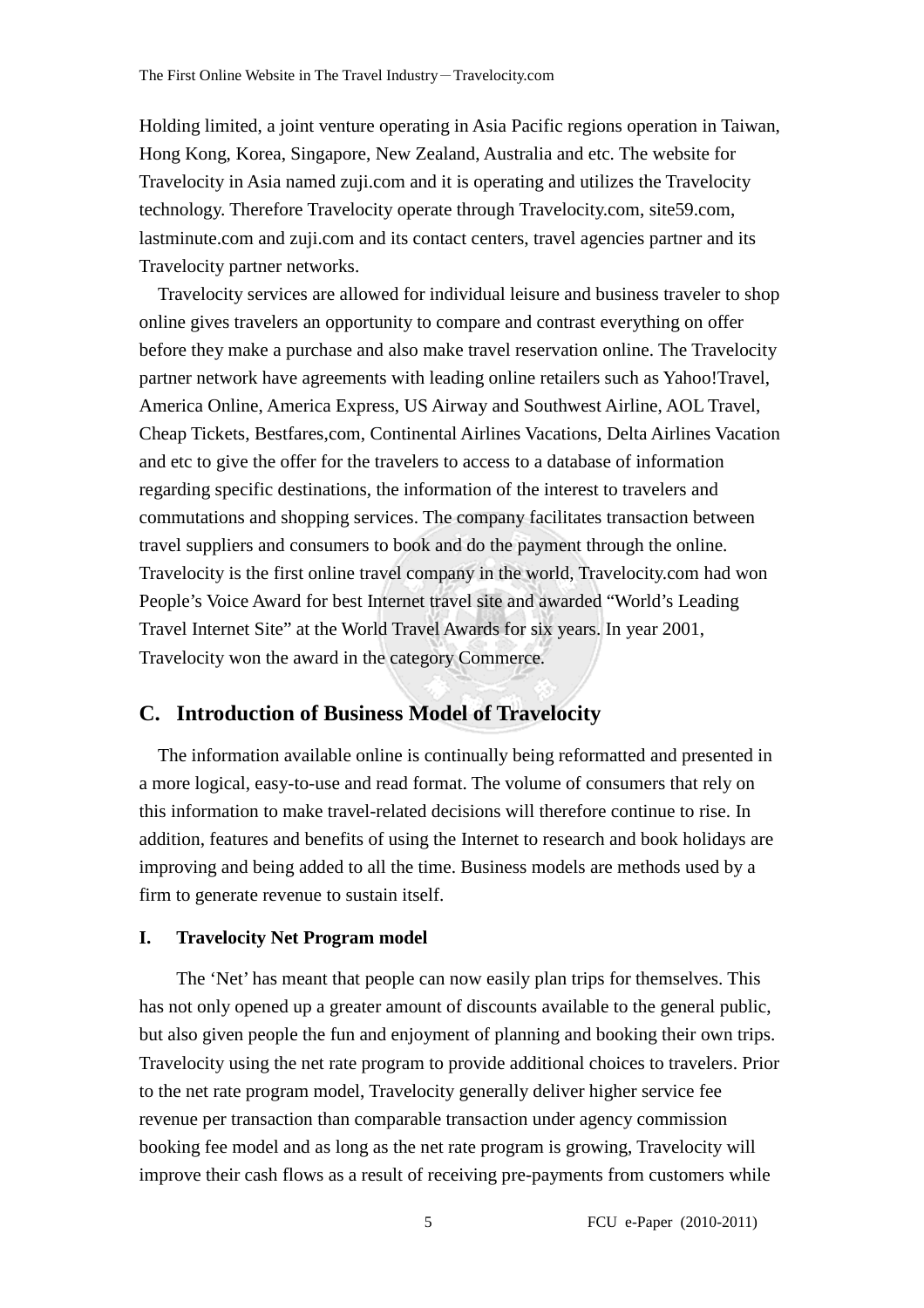paying suppliers after the travel occurs. The benefit of the net program model to traveler is they can often book travel at price lower than regularly published the traveler at the time of booking.

#### **II. Sabre GDS (Global Distribution System) model**

Travelocity bookings made through the Sabre GDS (Global Distribution System), that is so call the Travelocity's online booking technology.Travelocity successfully capitalized on the opportunities of internet, with support of Sabre GDS for booking engine and fare search.

Global distribution system (GDS, Global Distribution System) is an over \$ 5 billion per year worldwide trading platform. GDS systems simply provide a network platform provider by the tourism industry product supply product sales through the background set, so that the world of travel agents or travel website can use this platform for trading. As the tourism development of electronic commerce, tourism, airline computer reservation systems (CRS, Computerized Reservation System) system in response to global-scale pattern of pathways and performance integration, the development of tourism products into a global path global distribution system. With IT applications in the growing tourism industry, GDS is a diversified and efficient tourism marketing technology tools to provide real-time passenger service (B2C) for the best booking system, will travel to the past, only the operation of reservation systems, into the hands of the average consumer under the mouse.

#### **III. Internet Business Models in Travel Industry**

In these cases, there are four Internet business models that can be applied to the travel industry.

- 1. The merchant model, which brings buyers and sellers together. It could be argued that this model is effectively an online travel agent. Websites in this business model category include Travelocity who have recently purchased LastMinute.com and joint venture agreement with zuji.com
- 2. The direct model allows the service provider themselves to deal directly with the general public. Travelocity provided customer contact service centre as well.
- 3. The advertising model, providing valuable travel information whilst generating revenue through various adverts. The significant advantage of this model is its low cost base. Travelocity is one of the most effective advertising options for sponsored search advertisers, having a 6.5% click-through rate. The advertising rates for Travelocity vary between \$25 -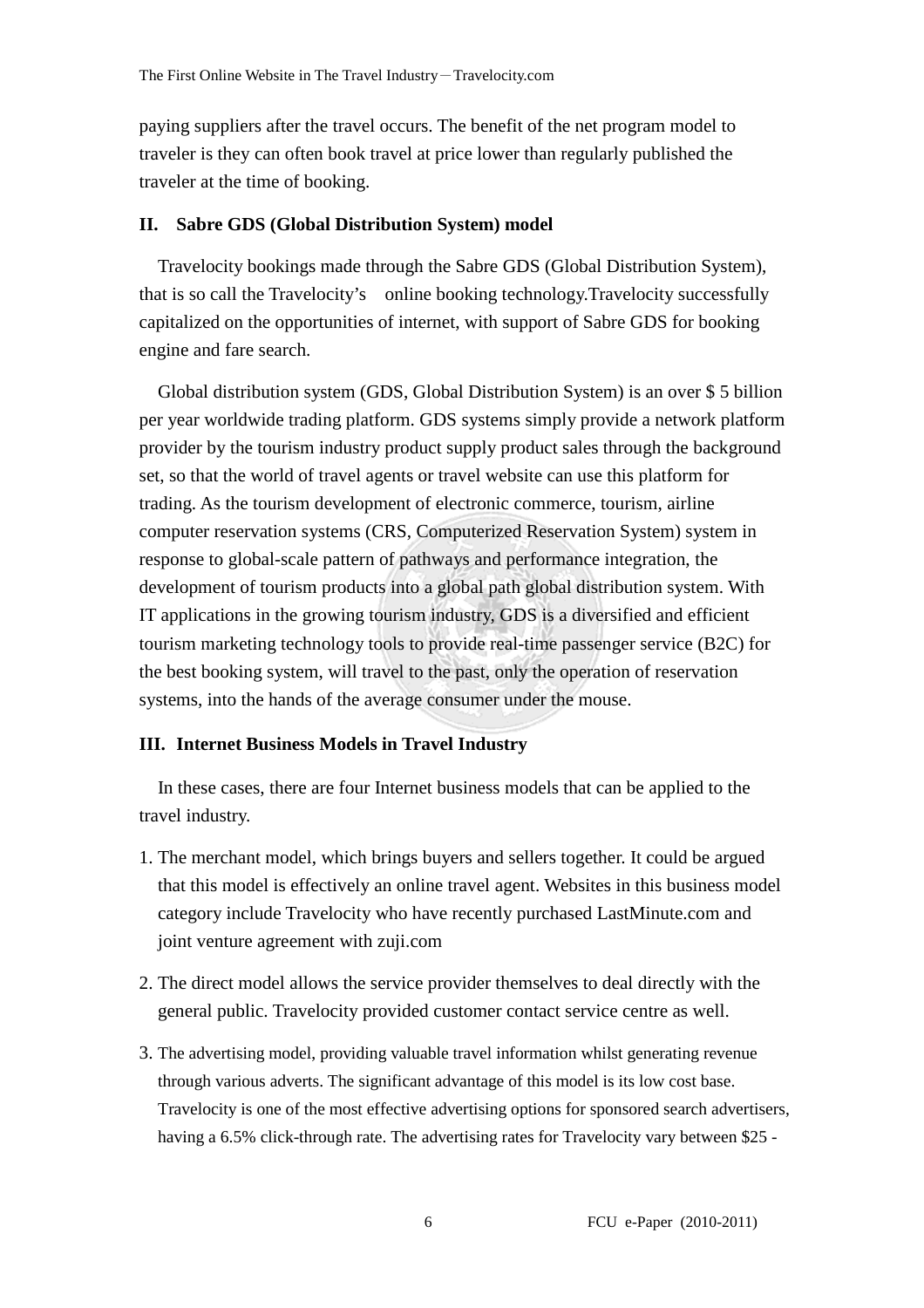\$55 CPM. Travelocity earned revenues of \$1.1 billion in 2006, an increase of 31% over 2005.

4. The community model is one of the longest established operating models on the Internet without having a history of generating a significant revenue stream. Air travel takes a leading position in applying e-commerce among all industry because of the standardization of airline business by the GDS, which makes the air travel homogenous like a commodity

Although it can be argued that Travelocity websites are using a mixture of several business models, it is interesting to acknowledge that just because a business generates the majority of its revenue onlines, it doesn't mean that conventional business models can't be applied to them.

### **D. Financial Analysis**

|                                                                                               | 2004                           | 2005                            | 2006                            |
|-----------------------------------------------------------------------------------------------|--------------------------------|---------------------------------|---------------------------------|
| Revenues<br>Operating expenses                                                                | 3,429                          | 3,651                           | 8,404                           |
| Operating income (loss)                                                                       | (3, 429)                       | (3,651)                         | (8, 404)                        |
| Other income (expense)<br>Interest income<br>Interest expense<br>Income from subsidiaries     | 104.336<br>(17,689)<br>135,895 | 119,738<br>(39, 644)<br>122,063 | 150,979<br>(64, 732)<br>103,692 |
| Other, net<br>Total other income (expense)                                                    | 222,542<br>219,113             | 202,157<br>198,506              | 1,831<br>191,770<br>183,366     |
| Income before provision for income taxes<br>Provision (credit) for income taxes<br>Net income | 28,694<br>190,419              | 26,354<br>172.152               | 27,728<br>155,638               |

#### CONDENSED CONSOLIDATING STATEMENTS OF INCOME (in thousands)

#### **Figure 1: the condensed consolidating income statement of Sabre**

From the Income Statement, Sabre's net income declined year by year. In 2004, net income was 190,419,000, but it declined to 155,638,000 in 2006. The company experienced the loss from 2004-2006, this could be inferred its market share also declined.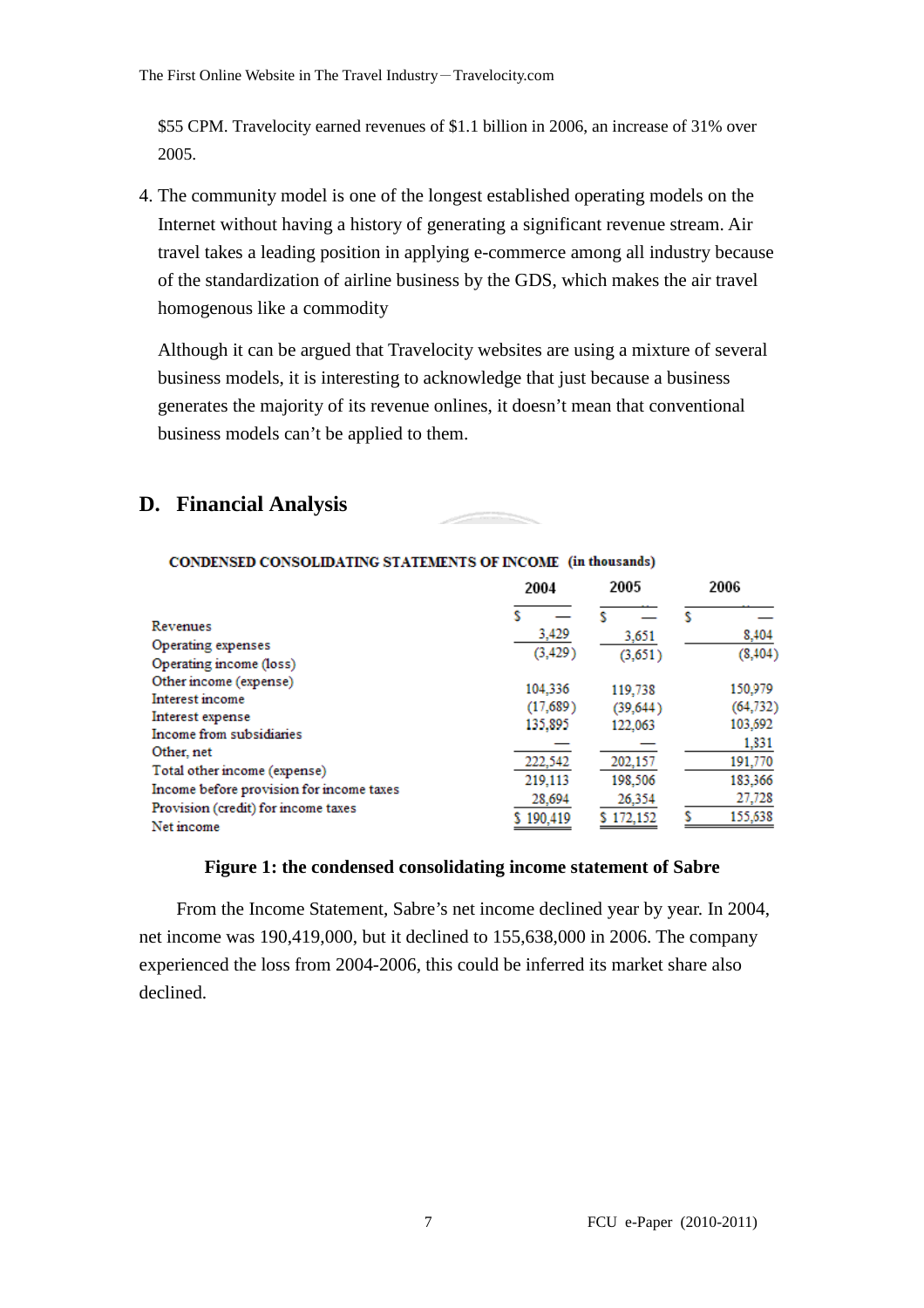## **E. Travelocity Web Design**

|                                                        |                                                                                           | My Account                                                              | Feedback           | <b>Customer Support</b><br>or call 1.888.872.8356                                                                  |
|--------------------------------------------------------|-------------------------------------------------------------------------------------------|-------------------------------------------------------------------------|--------------------|--------------------------------------------------------------------------------------------------------------------|
| travelocity <sup>®</sup>                               | Hello!<br>Sign Up                                                                         |                                                                         |                    | G<br>Search Travelocity                                                                                            |
| <b>Vacation Packages</b><br>Home                       | <b>Flights</b><br>Cars/Rail<br><b>Hotels</b>                                              | <b>Travel Deals</b><br><b>Cruises</b>                                   | <b>Activities</b>  | El Like 686K<br><b>Las Vegas</b><br><b>M</b> Tweet                                                                 |
| <b>Search for Travel</b><br><b>What Do You Need?</b>   | SAVE! Flight + Hotel<br>Hotel Only<br>O Flight Only                                       | O Flight + Hotel + Car<br>$O$ Hotel + Car<br>O Car Only<br>Ocruise      |                    | <b>Save the 45%</b><br>on July 4th Vacations<br>it's GO time                                                       |
| <b>Where Do You</b><br>Want to Go?                     | Find Top Secret Hotels<br>Country:<br><b>United States</b><br>Destination or Airport Code | $\checkmark$<br>State/Province:<br>                                     |                    | <b>BOOK NOW</b><br>$\mathcal{C}$ or $\mathcal{C}$ . Therefore, $\mathcal{C}$                                       |
| <b>When Do You</b><br>Want to Go?                      | Check-In:<br>mm/dd/ww                                                                     | Check-Out:<br>mm/dd/ww                                                  |                    |                                                                                                                    |
| <b>How Many</b><br><b>Rooms</b> Do<br><b>You Need?</b> | $(18+)$<br>Rooms:<br>$1 -$<br>$1 -$<br>Room 1-                                            | Adults<br>Minors<br>$(0-17)$<br>0 <sub>2</sub><br>$5$ or more rooms $>$ | <b>Hotel Sale!</b> | Save up to 45% on Hotels<br>Find your summer beach hotel<br>with our amazing hotel<br>savings!<br><b>Read More</b> |

#### **Figure 2: travelocity.com homepage**

#### **Source**:**www.travelocity.com**

To analyze this company's website, we will look into Travelocity's website by using 7C factors (Context, Content, Community, Communication, Customization, Connection, and Commerce).

#### **1. Context**

- Travelocity.com was the first website that allowed customers to schedule information and to reserve, book, and purchase tickets without a travel agent or broker. The site also permits customers to book hotel rooms, rental cars, cruises and packaged vacations.
- One-stop resource for all your travel needs: Integrate service of traveling. Services like all hotel, and experience finder.

#### **2. Content**

- Travelocity.com provides many versions of different language. Lots of countries have their Travelocity.com homepage.
- The information of this website is very complete, and it will provide many special packages, like a very cheap price for both flight and hotel.
- We can easily book tickets and hotel rooms through the stages provided on Travelocity.com homepage.
- Fare Watcher service: Fare Watcher is a free, personalized subscription service that tracks the best round trip fares offered for up to five city pairs (round-trip flights) of customers' choice. When they subscribe, they decide which cities to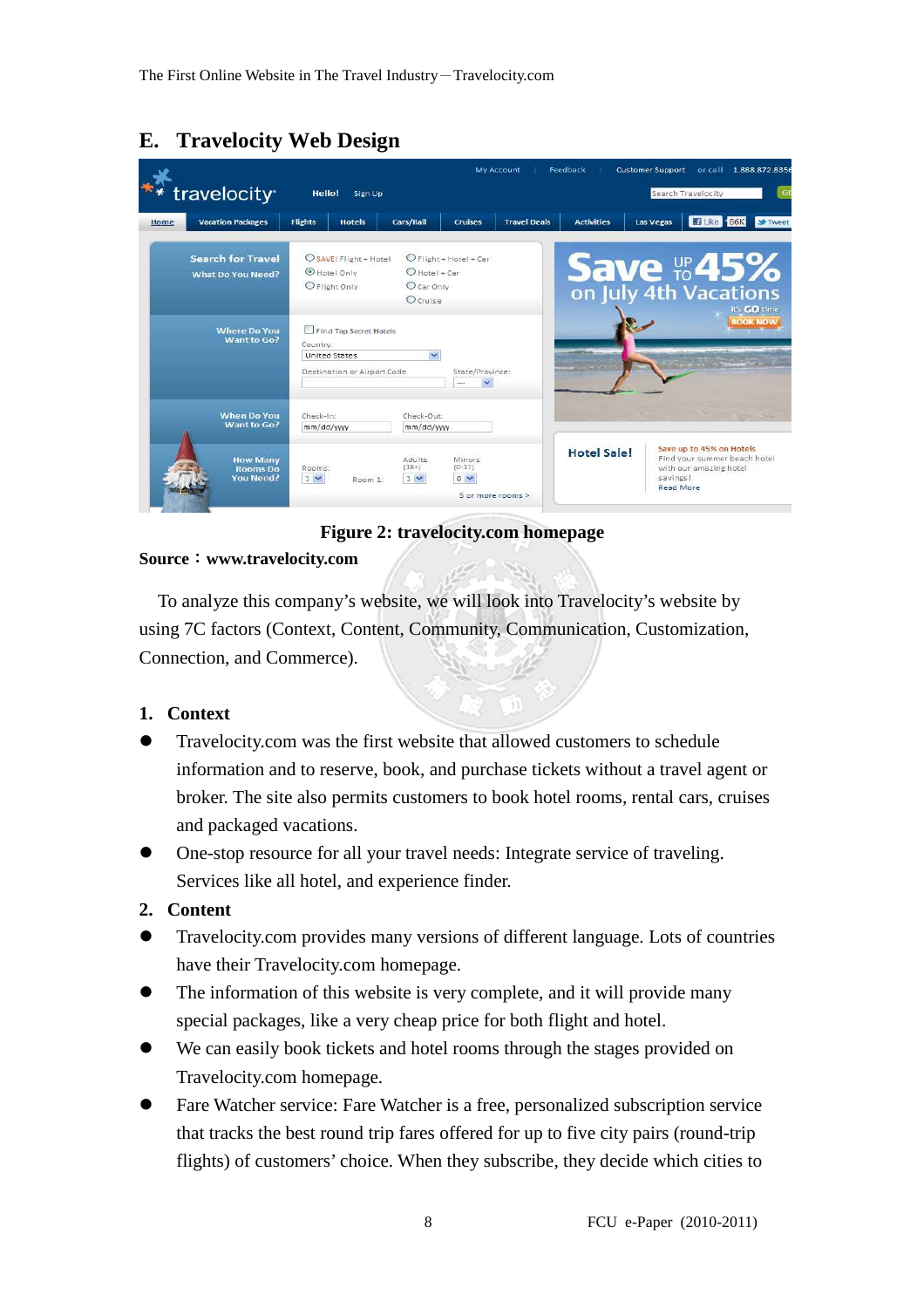track, for how long and whether they want to be notified of changes to those fares via email.

#### **3. Community**

 Travelocity.com does not offer a specific feature for community, but it has other social network to provide the community, such as Facebook, and Twitter, as we can see on the right top of the homepage, so people can share their comment about Travelocity services.

### **4. Communication**

- This website provides it phone number on the right top side of its homepage.
- This website provides the up to date flight information, and special promotion on their homepage, attracting customers to buy ticket and reserve hotel rooms because most of them are in cheap price.
- Dynamic banner with the last best deals
- Emphasize on the travelocity guarantees
- Social network link: twitter, facebook, youtube
- $\bullet$  Hotels review writing  $\&$  read by the visitors

### **5. Customization**

- Last minute deals: efficiency customized plans
- Easy for customers to book flights, hotels, renting cars, and etc.
- Vocation packages: special sets for customer to choose
- Business class deal
- Activities by travel destination: shows and events, tours, dining...

#### **6. Connection**

- There are lots of Travelocity links, such as vacation packages, flights, hotels, cars, cruises, last Minute Packages, activities.
- There are lots of partner sites, like holiday autos, vacations.com, window Seat Blog, world Choice Travel®, Zuji.

#### **7. Commerce**

- Online booking, easy for customers to make their own traveling schedules
- GDS (Global Distribution System): A system provides a network platform to decrease the cost for transaction.

### **F. Customer segmentation**

Travelocity segments customers based upon the type of travel services booked. Customer segmentation by travel type further expedites service delivery. Travelocity also focus on the business traveler segmentation through the direct channel principally through Travelocity Business product. Besides that Travelocity is segment those customers who need last-minute bookings by lastminute.com.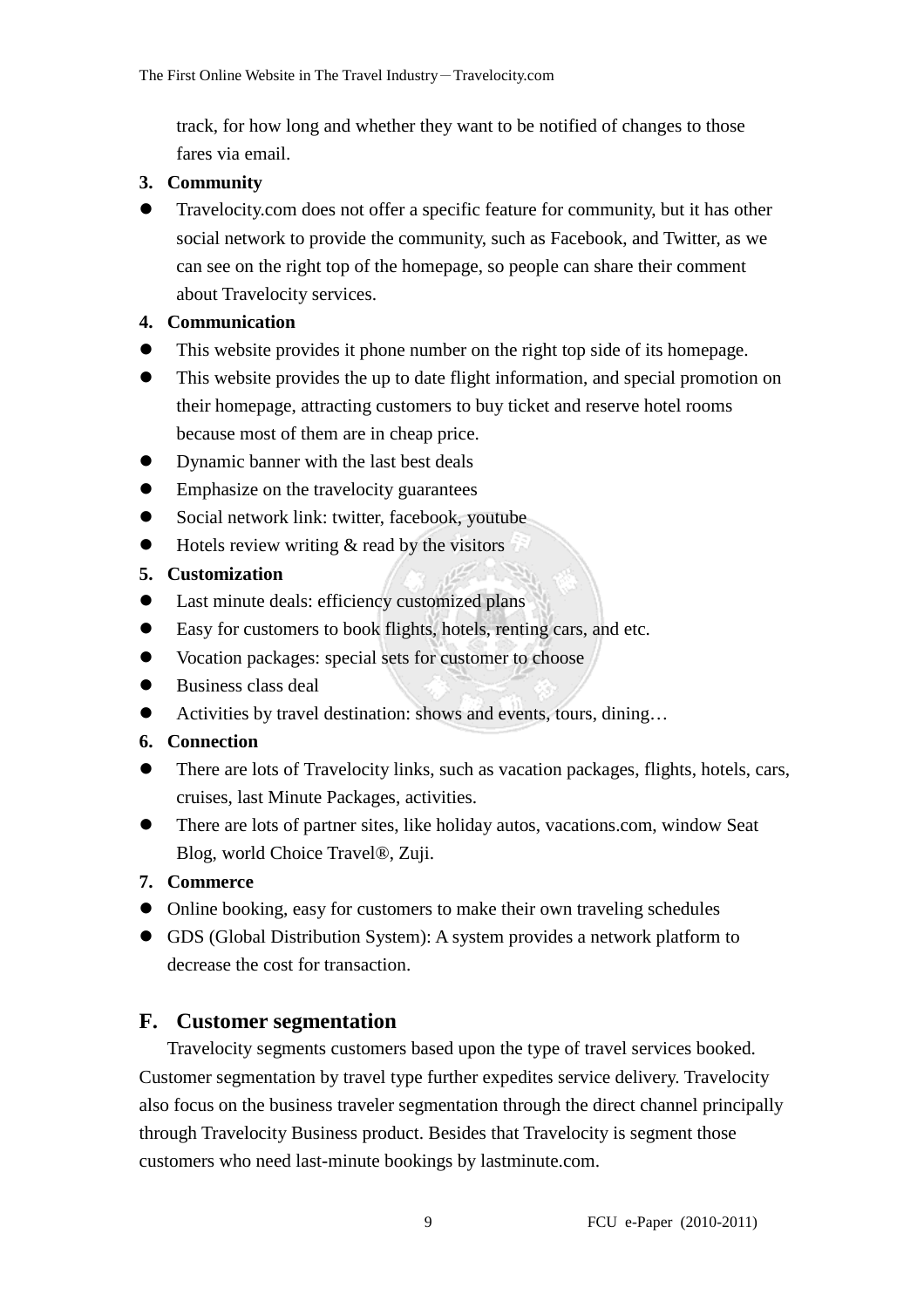Travelocity segments its customers through behavioral attributes, shopping and booking behavior, subscriptions, geography, psychographic interests and hobbies. Demographics such as socio-economic status, marital status and presence of children could be useful as well.



### **G. Travelocity Five-Forces Analysis**

**Figure 3**: **Porter's Five Forces** 

#### **1. Bargaining power of suppliers**

Online travel websites usually provide ticket  $\cdot$  hotel and car rental service. So its suppliers are the airlines, hotels, cruise lines and car rental.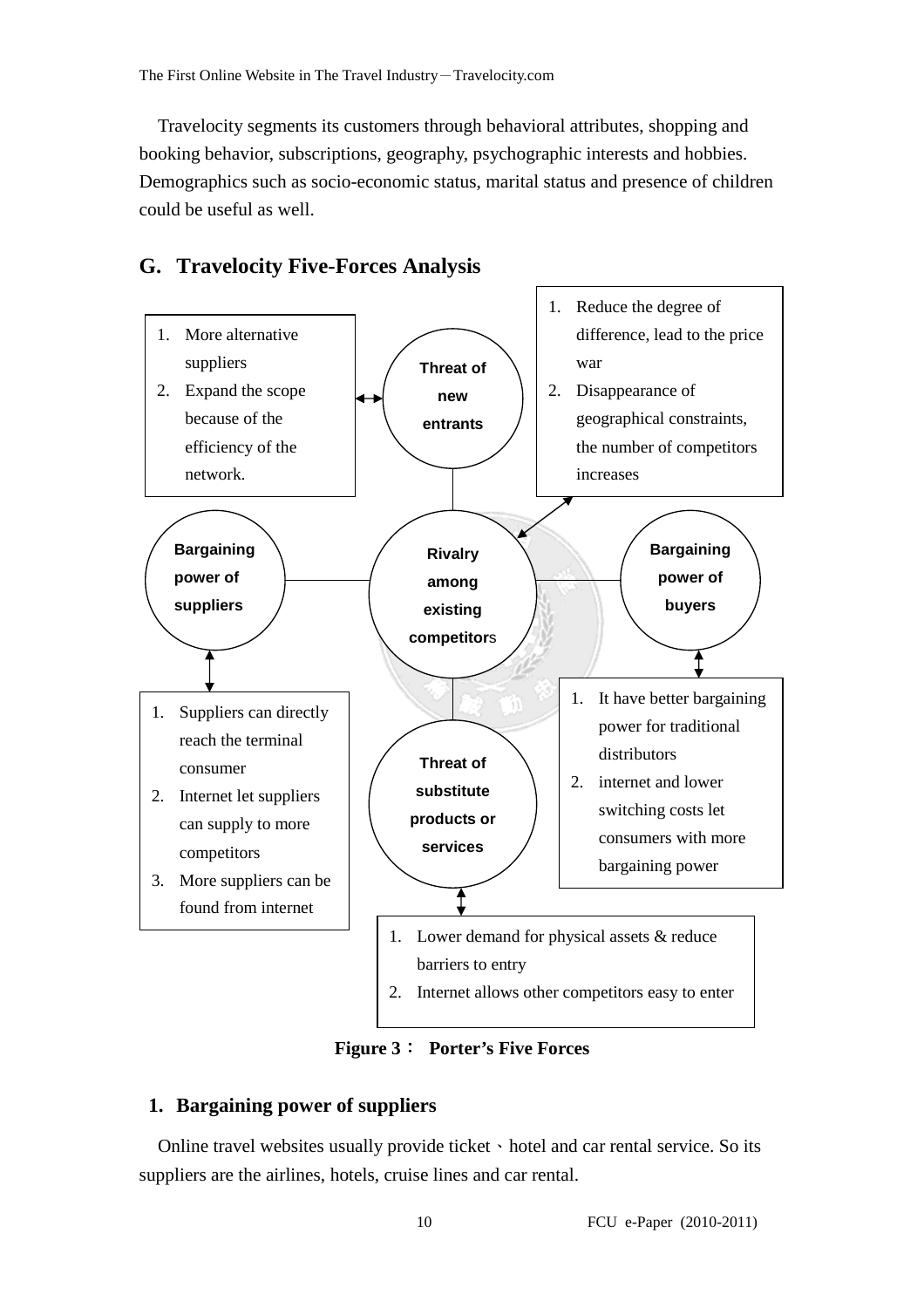#### -Airline

| Issue         | <b>Situation</b>                                 | Bargaining power |
|---------------|--------------------------------------------------|------------------|
| Concentration | Strong market leadership of the airlines         | strong           |
| Availability  | The online travel website is one of many         | moderate         |
|               | distributions                                    |                  |
| Input         | Tickets are main product and important source of | <b>Strong</b>    |
|               | revenue for online travel website                |                  |
| Forward       | Airlines began to establish their own websites   | strong           |
| integration   |                                                  |                  |

#### -Hotel

| <b>Issue</b>           | Situation                                                                                          | Bargaining power |
|------------------------|----------------------------------------------------------------------------------------------------|------------------|
| Concentration          | Ordinary hotel industry concentration                                                              | moderate         |
| Availability           | In addition to online travel websites, it can also<br>supply to the traditional travel agency.     | strong           |
| Input                  | The hotels' rooms are main product and<br>important source of revenue for online travel<br>website | strong           |
| Forward<br>integration | The chain hotels are active in the forward<br>integration                                          | moderate         |

#### -Cruise lines

| Issue         | <b>Situation</b>                                   | Bargaining power |
|---------------|----------------------------------------------------|------------------|
| Concentration | Cruise lines industry is very concentrated.        | strong           |
| Availability  | In addition to online travel websites, it can also | moderate         |
|               | supply to the traditional travel agency.           |                  |
| Input         | The cruise lines are not main product and          | weak             |
|               | important source of revenue for online travel      |                  |
|               | website                                            |                  |
| Forward       | The cruise lines establish their own websites,     | weak             |
| integration   | but it is not easy to use.                         |                  |

#### -Car rental

| <b>Issue</b> | Situation                                                 | <b>Bargaining power</b> |
|--------------|-----------------------------------------------------------|-------------------------|
|              | Concentration   Car rental industry is very concentrated. | strong                  |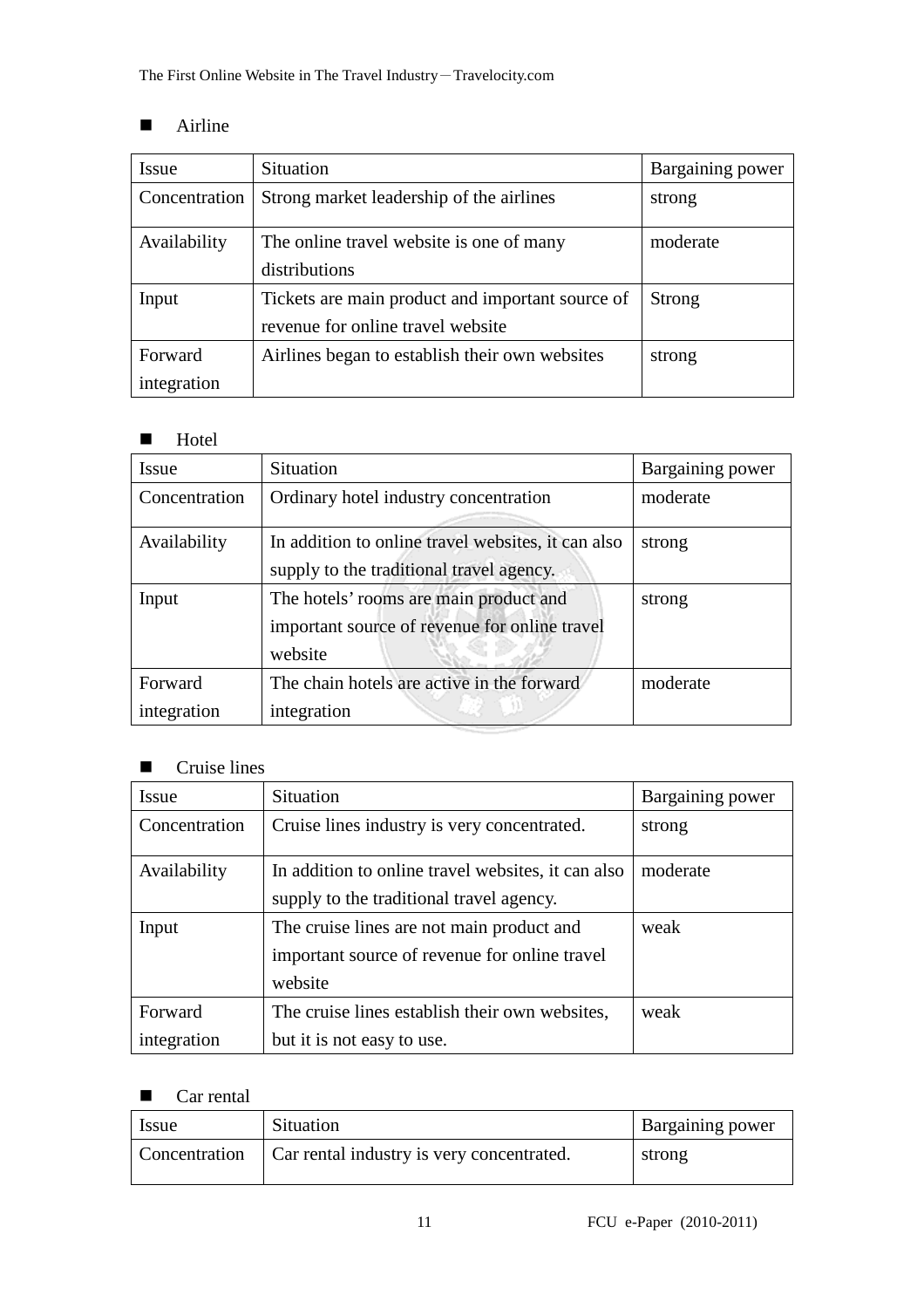| Availability | In addition to online travel websites, it can also | moderate |
|--------------|----------------------------------------------------|----------|
|              | supply to the traditional travel agency.           |          |
| Input        | The car rental companies are not main product      | weak     |
|              | and important source of revenue for online         |          |
|              | travel website                                     |          |
| Forward      | The car rental companies establish their own       | strong   |
| integration  | websites. They hope consumers can book a car       |          |
|              | online.                                            |          |

### **2. Bargaining power of buyers**

Consumers can usually be divided into leisure travelers and business travelers.

| Issue           | <b>Situation</b>                        | Customers                    |
|-----------------|-----------------------------------------|------------------------------|
|                 |                                         | bargaining power             |
| Degree of       | Low level of product differentiation    | strong                       |
| product         |                                         |                              |
| standardization |                                         |                              |
| The product     | Tickets and hotels are indispensable.   | Strong, Consumers will       |
| importance of   | elements of tour and the most of travel | tend to low price.           |
| the consumers   | expenses.                               |                              |
| Quality         | Consumers can not know the quality      | Strong, even better          |
|                 | of the product in advance.              | quality will be difficult to |
|                 |                                         | compare because of           |
|                 |                                         | consumer preferences.        |
| Consumer        | Online travel websites have weak        | strong                       |
| decision-making | influence for the decision-making of    |                              |
| capacity        | consumers.                              |                              |

### **3. Rivalry among existing competitors**

#### **Supplier web sites**:

-Airlines:

Major airlines already have "one-stop shopping" websites. Ex: American Airlines, Delta Airlines, Northwest Airlines.

-Hotel industry:

The chains provide online reservation services and the lowest guarantee. Ex: the Four Season Hotel, the Ritz Carlton Hotel.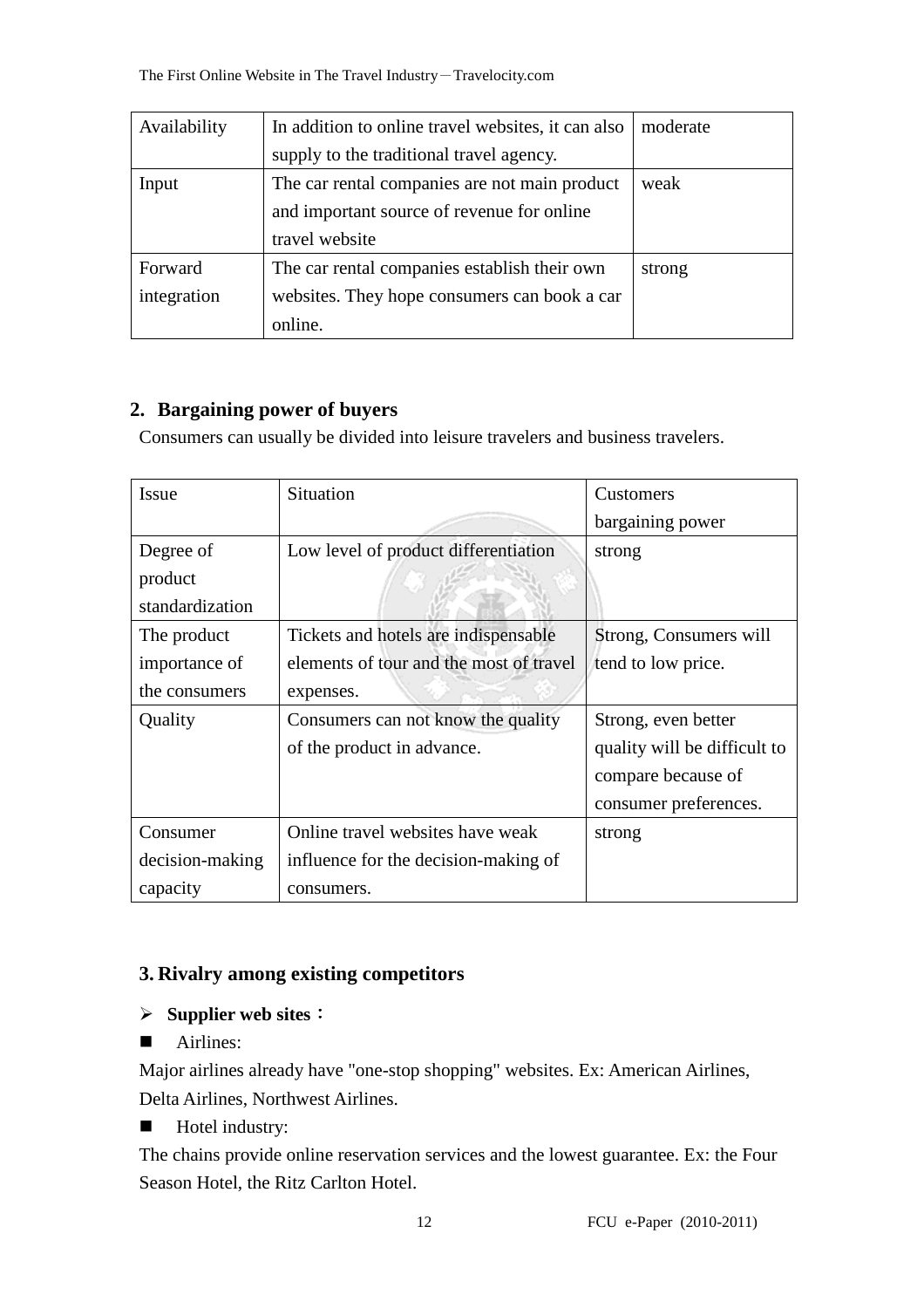#### **Travel search engine web site:**

The main websites are Sidestep, Mobissimo, Kayak, Cheapflights and Farechase (by Yahoo! Acquisition). The travel search engines do not handle consumer booking service, and allows consumers to see the page without the trouble. Consumers do not need to do reservation in the unknown websites.

#### **Portal web sites:**

Well-known portal websites cooperate or merger with travel search websites. Yahoo! provides travel services through Travelocity. They take the way of profit sharing to allocate their revenue. Through M&A Farachase, Yahoo! provides travel search services.

In 2005, AOL suspended cooperation with tavelocity.uk and signed a two-year contract with the Kelkoo. But AOL still cooperated with Travelocity in the U.S. MSN uses Expedia to be responsible for its tourism business.

#### **Traditional travel agency web sites**

#### **Online travel websites**

- Expedia: the largest online travel website of the world.
- Orbitz : similar to Travelocity & Exepdia, but there are cost advantages in the aviation business.

#### **4. Threat of substitute products or services**

-Global distribution system; GDS

GDS is a kind of computer reservation systems. For the online travel web sites, GDS do not provide products, but provide technical services.

Travelocity is using sabre GDS system, the threat of the substitute such as Worldspan, Galileo and Amadeus GDS system.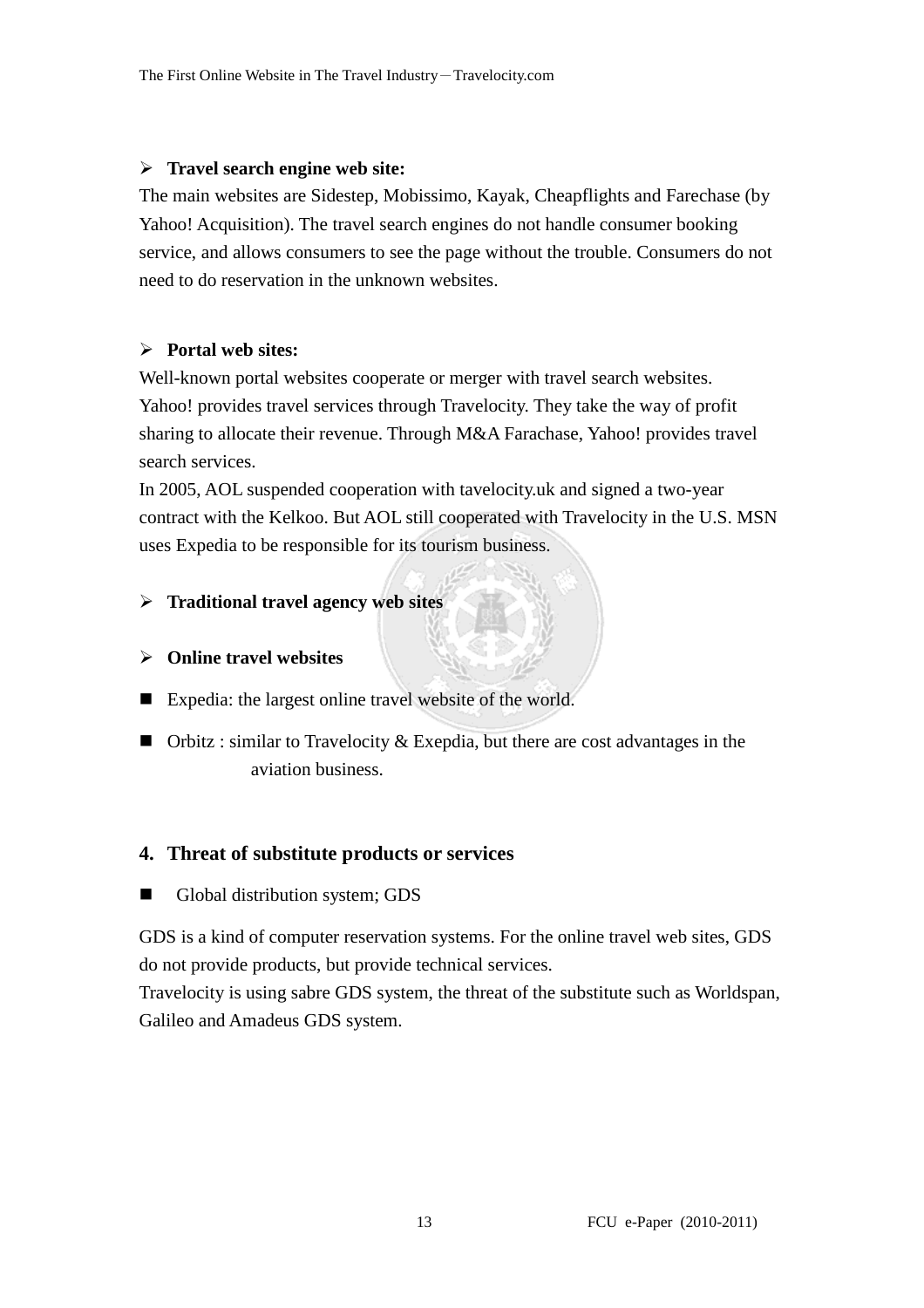

**Figure 4**:**The relationship between GDS and Online travel websites** 

all Street

| <b>Issue</b>  | <b>Situation</b>                               | Bargaining power |
|---------------|------------------------------------------------|------------------|
| Concentration | GDS industry is very concentrated, Sabre is    | moderate         |
|               | parent company of Travelocity.                 |                  |
| Availability  | In addition to online travel websites, GDS can | moderate         |
|               | also supply to the traditional travel agency.  |                  |
| Input         | The online travel websites get related tourism | strong           |
|               | products through GDS.                          |                  |
| Forward       | GDS industry is not particularly set up        | strong           |
| integration   | websites to consumers.                         |                  |

#### **5 .Threat of new entrants**

 Before the introduction of IT (information technology) to the travel industry, entry to this industry was not so difficult. However, this situation has been changing slowly following the development of IT technology with GDS system and e-commercialization. The barrier for new entrant is now tougher than before but in the near future, any new potential entrant can only be launched by having a heavy capital investment in both marketing and good technological support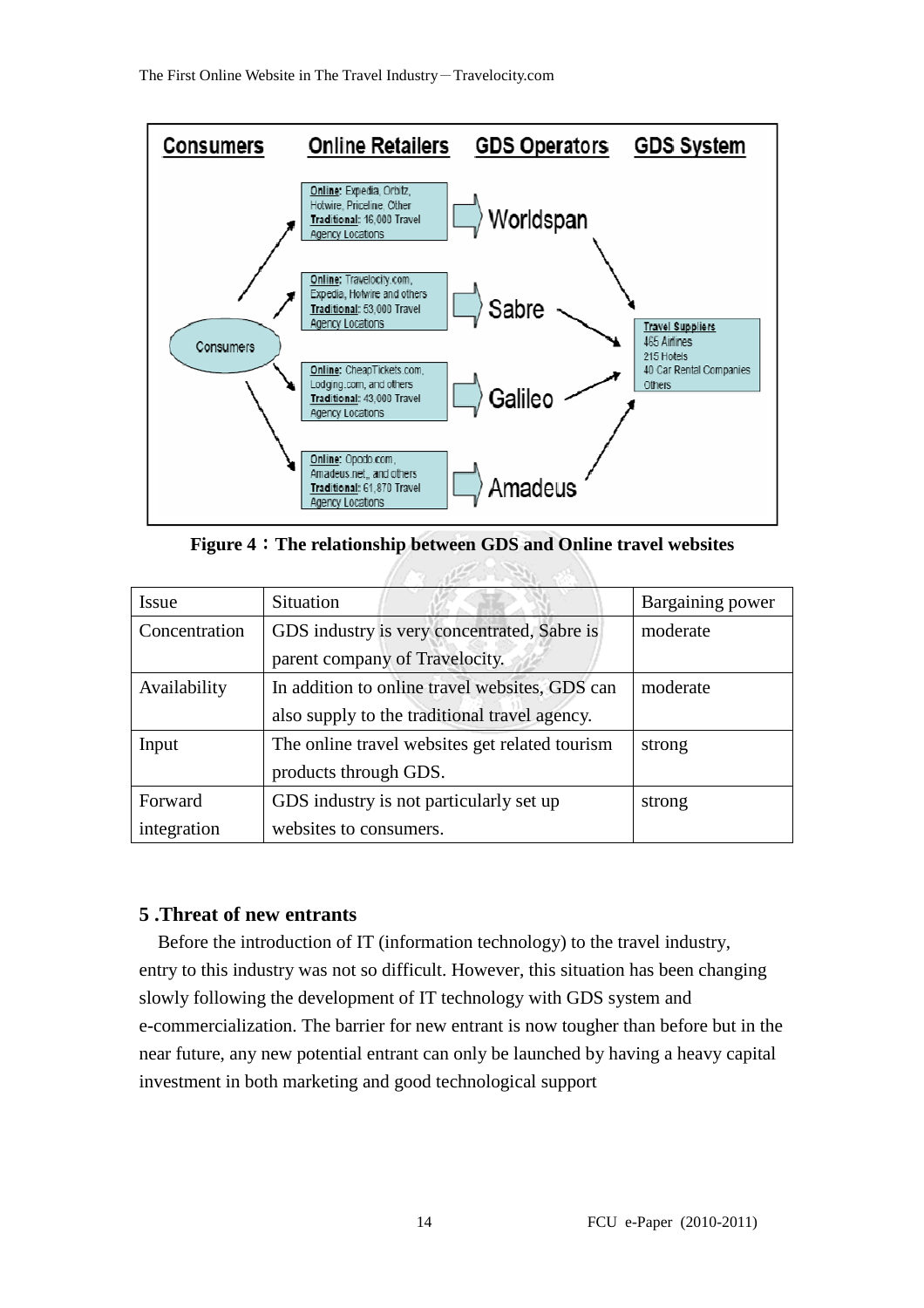## **H. Travelocity SWOT Analysis**

### **Table 1**:**Travelocity SWOT Analysis**

| <b>Strengths</b> |                                      | <b>Weaknesses</b> |                                     |
|------------------|--------------------------------------|-------------------|-------------------------------------|
| 1.               | Travelocity.com was the first        | 1.                | Security breaches at Travelocity    |
|                  | website that makes them have more    |                   | exposed the personal information of |
|                  | experiences in online travel         |                   | thousands of the online travel      |
|                  | website.                             |                   | company's customers.                |
| 2.               | <b>Travelocity Guarantee gives</b>   | 2.                | Their market share is decreasing.   |
|                  | <b>Travelocity great Brand</b>       | 3.                | This industry doesn't have fist     |
|                  | recognition.                         |                   | mover advantage. It's easy to be    |
| 3.               | They have GDS (global distribution   |                   | substitute.                         |
|                  | system) can help their work be       |                   |                                     |
|                  | more efficient.                      |                   |                                     |
| 4.               | They have a merchant model hotel     |                   |                                     |
|                  | system can increasing the sales rate |                   |                                     |
|                  | and provide customers more and       |                   |                                     |
|                  | more choice.                         |                   |                                     |
| opportunities    |                                      | <b>Threats</b>    |                                     |
| 1.               | Internet becomes a large potential   | 1.                | There are more and more             |
|                  | market.                              |                   | competitors.                        |
| 2.               | More and more new technology         | 2.                | The technology grows very fast, the |
|                  | inventions can help them earn a lot  |                   | company should keep update their    |
|                  | of money.                            |                   | websites; let it become more and    |
|                  |                                      |                   | more convenient for customers.      |
|                  |                                      |                   | Customer loyalty is low.            |

#### **Strengths**

Travelocity.com was the first website that makes them have more experiences in online travel website. The website services consumers to book hotel rooms, rental cars, and packaged vacations. Travelocity is increasing its market share by last minute deals, lastminute.com and it also have merchant hotel business and dynamic packaging functionality.

### **Weaknesses**

The market share of Travelocity is decreasing. This industry doesn't have fist mover advantage. It's easy to be substitute. Security breaches at Travelocity exposed the personal information of thousands of the online travel company's customers, like their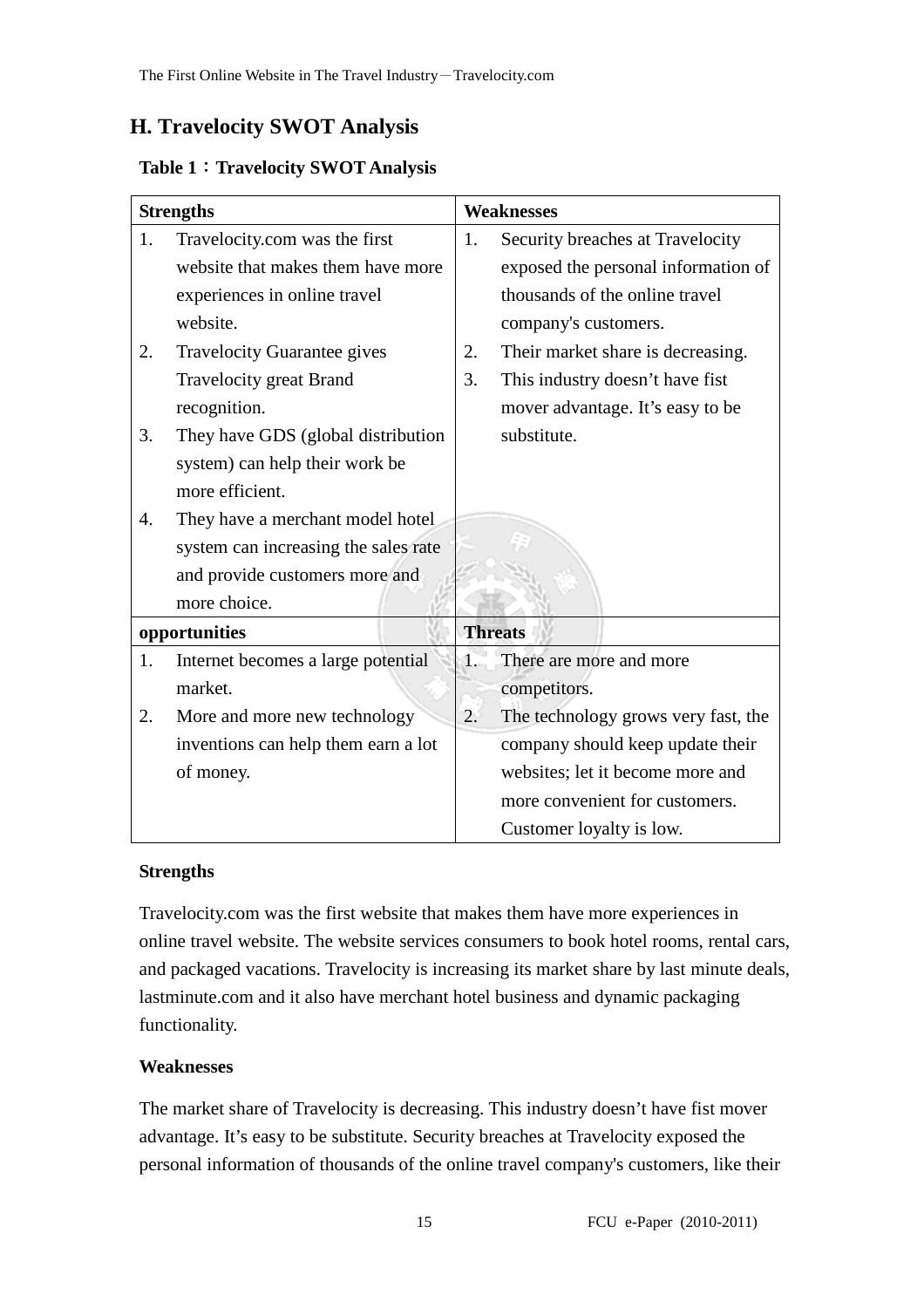names, addresses, phone numbers and e-mail addresses.

### **Opportunities**

Internet become a large potential market, there are more and more people use online shopping. And more and more new technology inventions can help them earn a lot of money.

#### **Threats**

Travelocity have many competitors such as Expedia, Priceline and Orbitz. The technology grows very fast, the company should keep update their website; let it become more and more convenient for customers. And their customer loyalty is low. These are something bad that Travelocity should be progress.

## **I. Capability Analysis**

Currently, the website offers more than 700 airlines, 50,000 hotels, 50 car rental reservation service, more than 6500 kinds of package tours and cruises, destination information and variety of interesting tourism information and personal service.

### **Travelocity partner network**

Travelocity partner network through co-signed with a number of well-known websites to strengthen delivery service and product range. Ex: Yahoo! Travel, America online. In addition, many airlines, hotels, cruise, and car rental firms have also joined the Travelocity partner network.

**Brand leadership** --- Travelocity have strong consumer awareness.

**Consumers trust** --- Travelocity have good customer relationships, extensive contact with customers, and good security transaction process.

**Rapid expansion of infrastructure** --- search technology continues to evolve; the progress of the profit system, improvement of the user interface.

- Travelocity offers consumers a toll-free number. Customers can check the flight situation. In March 2002, Travelocity introduced "my messaging", customers could use mobile phones to transmit related real-time flight information in the aviation business.
- There is P3 search engine technology to provide consumers find lower price tickets and more diversified choice of airlines.
- Travelocity uses advanced technology so that it can show off the room prices and vacant room situation from the hotels' central reservation system. And through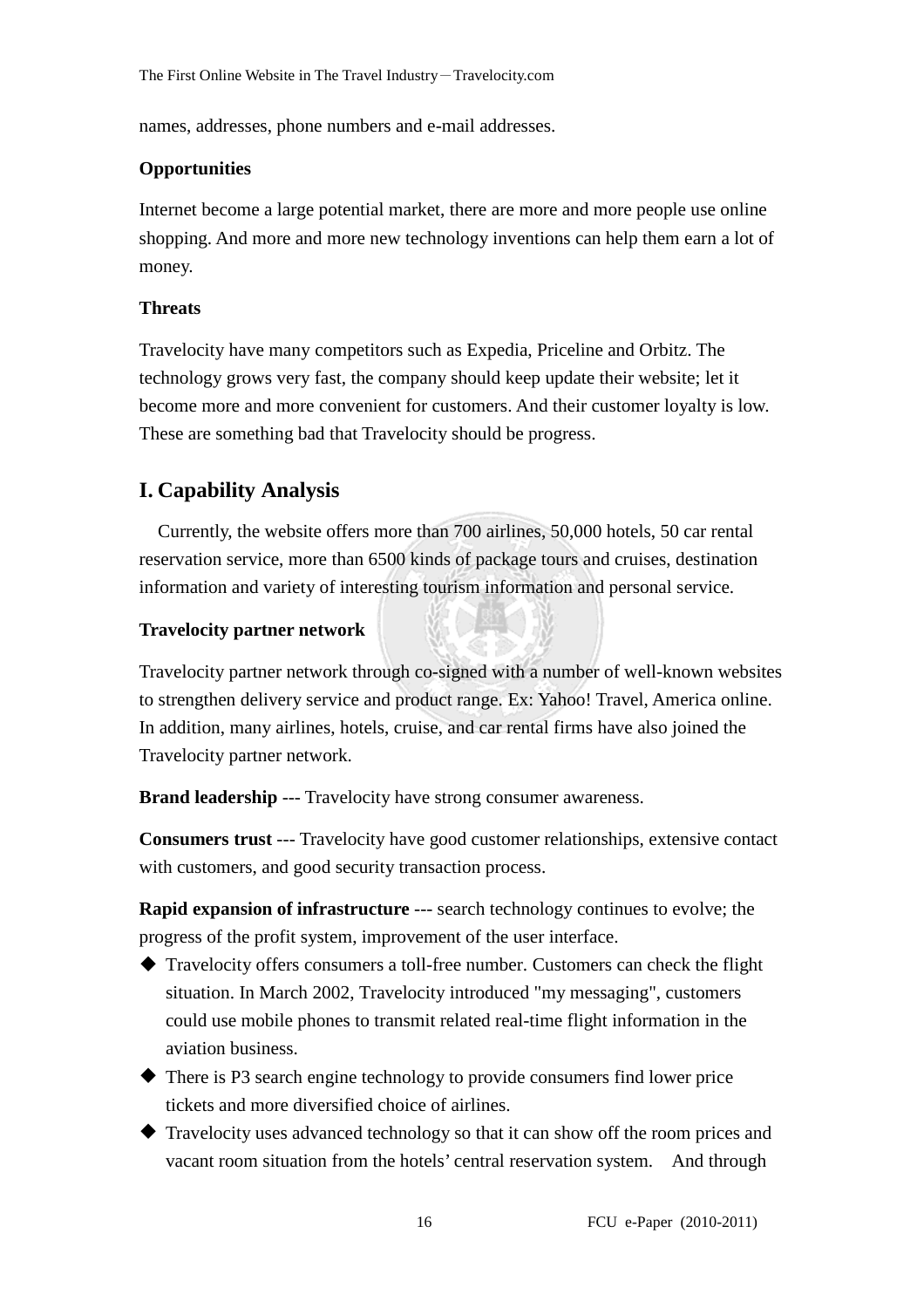connecting Sabre GDS and hotels, Travelocity established a more efficiency inventory and revenue management system.

Introduction of interactive touch inquiries machine (Kiosk). When travelers arrived at their destination, they can check through Kiosk and download the required information.

**Increase the integrity of services** --- Customer service center, Packaging tours

- Dynamic packaging vacation: Consumers can choose their own combination of a customized tour and complete the transaction in time.
- ◆ Last minute deals
- Provide complete travel information: the use of powerful search engines and sites with good user interface, providing consumers a variety of tourism activities required information.
- ◆ Complete online booking system
- ◆ Low-cost advantage at the hotel sales

## **J. Why Travelocity was losing their position as the leading travel online website?**

Travelocity encounter many new online travel competitors and new method of travel distributions such as Expedia, priceline, Orbitz, Kayak and so on.

The figures showed Travelocity had lost their position in the Top 10 Travel websites in the year of 2011 compared to the year of 2010.

#### **Top 20 Travel Websites**

The following report shows websites for the industry 'Travel', ranked by Visits for the week ending 10/02/2010.

#### **Top 10 Travel Websites**

The following report shows websites for the industry Travel', ranked by Visits for the week ending 06/11/2011.

|     | Rank Website       | <b>Visits Share</b>                                                                                                              | <b>Rank Website</b>      | <b>Visits Share</b> |
|-----|--------------------|----------------------------------------------------------------------------------------------------------------------------------|--------------------------|---------------------|
| 1.  | Google Maps        | 16.93%                                                                                                                           | 1.<br>Google Maps        | 17.63%              |
| 2.  | MapQuest           | $9.21\%$<br><b>Contract Contract Contract Contract Contract Contract Contract Contract Contract Contract Contract Contract C</b> | 2.<br>MapQuest           | $6.41\%$            |
| 3.  | Expedia            | $3.21\%$                                                                                                                         | 3.<br>Expedia            | 2.80%■              |
| 4.  | Southwest Airlines | $2.37\%$                                                                                                                         | 4.<br>priceline.com      | $2.09\%$            |
| 5.  | Bing maps          | $2.12\%$                                                                                                                         | 5.<br>Southwest Airlines | $1.99\%$ $\Box$     |
| 6.  | Yahoo! Maps        | $1.85\%$                                                                                                                         | 6.<br>TripAdvisor        | $1.95\%$ $\Box$     |
| 7.  | Yahoo! Travel      | $1.78\%$                                                                                                                         | Yahoo! Maps              | 1.57% $\square$     |
| 8.  | priceline.com      | $1.74\%$                                                                                                                         | 8.<br>Bing maps          | $1.55\%$ $\Box$     |
| 9.  | TripAdvisor        | $1.62\%$                                                                                                                         | 9.<br>Orbitz             | $1.47\%$            |
| 10. | Travelocity        | $1.48\%$                                                                                                                         | 10.<br>Yahoo! Travel     | 1.40% ■             |

#### **Figure 5**:**The visits share of websites**

**Sources: http://www.hitwise.com/us/datacenter/main/dashboard-10133.html**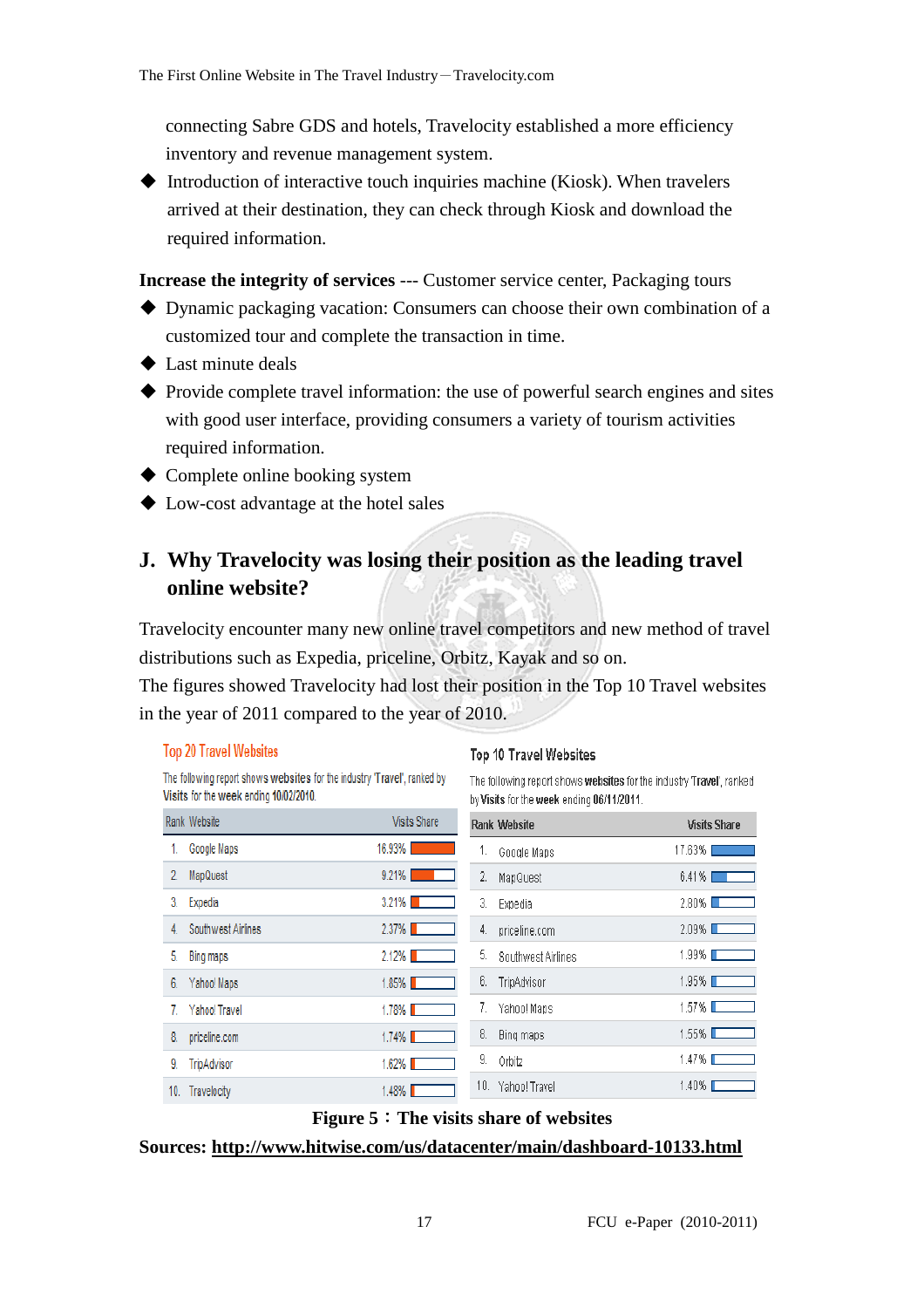In our opinions, the reasons as below:

#### **I. Price satisfactions:**

According to Market-research companies, such as Jupiter Research (Clarkson 2005) and PhoCusWright (2004), found that,among major online travel Web sites, Orbitz led in price satisfaction, followed by Expedia, and Travelocity. In the literature of Travelocity Becomes a Travel Retailer Smith, Darrow, Elieson, Guenther, Rao, and Zouaoui (2007) the result of data of fair competition showed that the perception that Travelocity was offering the lowest fares less often than its main competitors because some airlines give different agencies different fares and greater access to their inventories of cheap seats and agencies use different low-fare-search (LFS) algorithms.

#### **II. Rapid Technologies Changes:**

The development of competing technologies or the emergence of new industry standards may also adversely affect their competitive position. In Europe, the computer reservation System (CRS) industry regulation had changed and Travelocity travel marketing and distribution business are subjects to CRS, therefore competition could result in reduced margin on their services and products.

#### **III. Systems**

Compare CRS system to the main competitor Expedia ESP (Expert Searching and Pricing), Expedia is able to offer a fare searching engine that enables broad and deep airline fare and schedule searches, and a common database platform that enables Expedia to bundle all types of travel services together dynamically. This is an important improvement to the inefficiencies in this industry since it now inhibits all necessary information and booking possibilities at one site. Customers have up until now spent hours searching in catalogs, different local travel agencies and calling around having to listen to endless pause music. The retailers aswell have been inefficient in the way that they have spent time and money to bundle information and send it out to the customers through expensive newspaper ads, catalogs and tv-commercials.

#### **IV. Marketing**

In term of the activities of marketing, marketing fund is lesser than other competitors. According to the survey, the marketing funds of Travelocity only one thirds or quarter of the competitors if compared to Expedia and Orbitz. The marketing strategies is not efficiency enough if compare to other competitors especially Expedia.

#### **V. Customer's loyalty**

Travelocity lack of a conversion of shoppers to buyers within their travel marketplace by making the customer's buying experience easier and more satisfying when purchasing travel. This will also increase customer loyalty as it simultaneously differentiates Travelocity from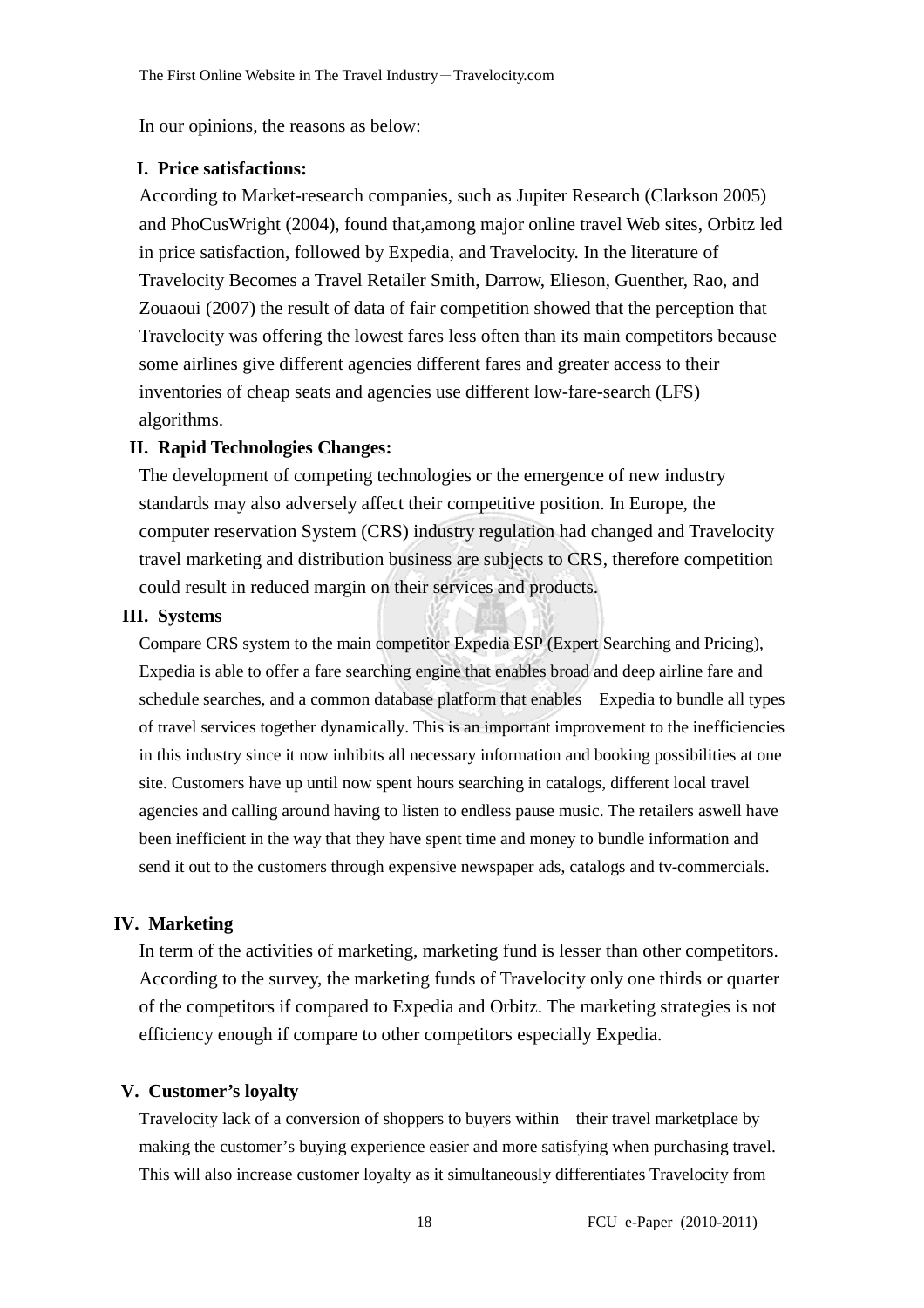its competitors and raises consumer expectations of what they can expect from their travel planning experiences.

#### **K. Summary**

Travelocity is the first online travel agency and pioneered in the online travel industry before in the world, Travelocity was ill prepared for the changes taking place in its industry, therefore Travelocity no longer the best online travel website in the travel industry and lost their major market share in the industry as well.

 Sometimes the first mover or the first online in industry of the e-commerce doesn't mean the best, because in the e-commerce era, a company recognized that it needed to change and adopt a more sophisticated business model, require constant innovation follow the change of the trend, create more added values to customer and fulfill the consumer's requirements of performance and functionality.